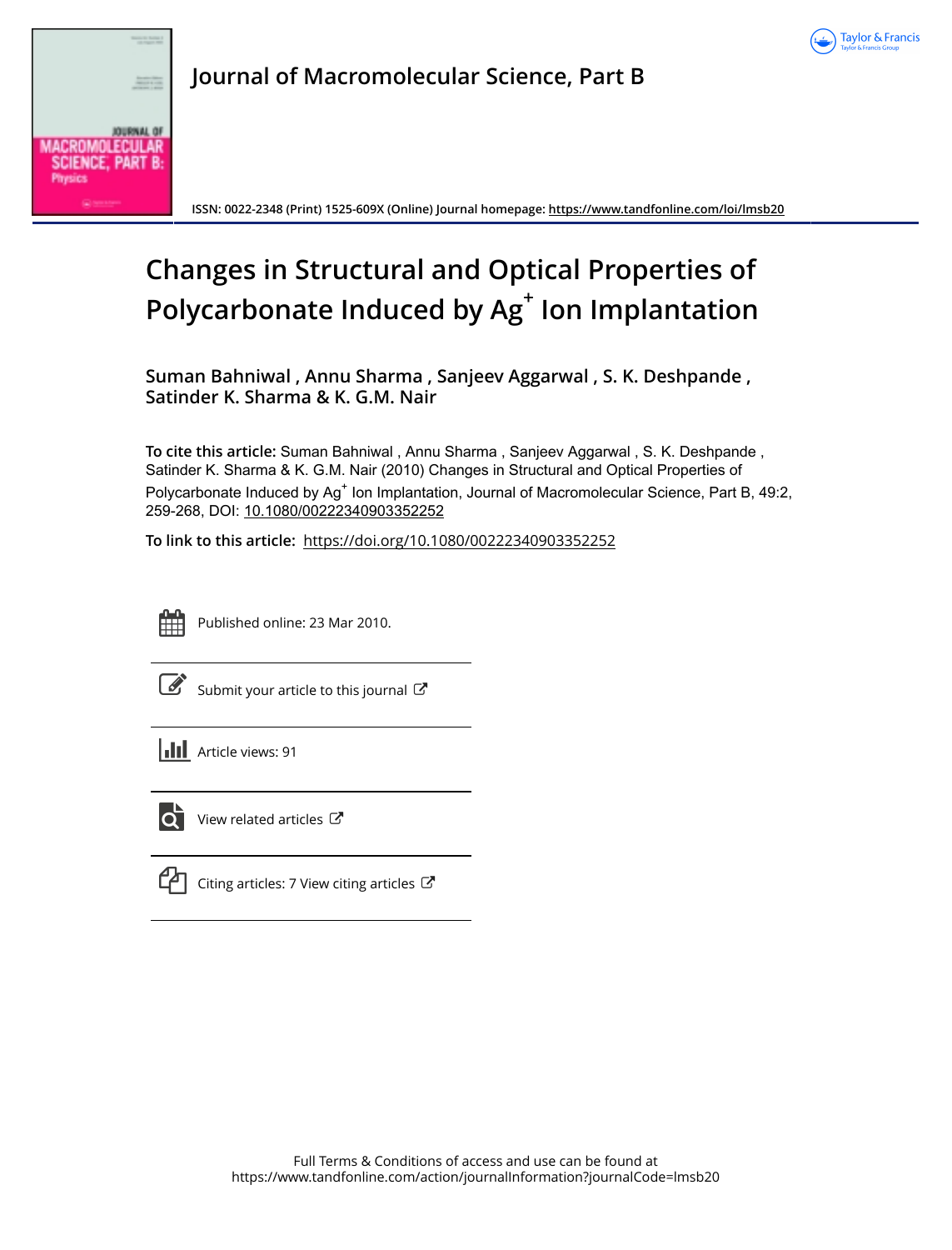

# **Changes in Structural and Optical Properties of Polycarbonate Induced by Ag<sup>+</sup> Ion Implantation**

SUMAN BAHNIWAL,<sup>1</sup> ANNU SHARMA,<sup>1</sup> SANJEEV AGGARWAL,<sup>1</sup> S. K. DESHPANDE,<sup>2</sup> SATINDER K. SHARMA,<sup>3</sup> AND K.G.M. NAIR<sup>4</sup>

<sup>1</sup>Department of Physics, Kurukshetra University, Kurukshetra, India 2 UGC-DAE Consortium for Scientific Research, Mumbai Centre, Bhabha Atomic Research Centre, Mumbai, India <sup>3</sup>Nano Science and Nano Technology Unit, Department of Chemical Engineering, I.I.T. Kanpur, India <sup>4</sup>Material Science Division, Indira Gandhi Centre for Atomic Research, Kalpakkam, India

*Transparent polycarbonate samples were implanted with 1 MeV Ag*<sup>+</sup> *ions to various doses ranging from 5*  $\times$  *10<sup>14</sup> to 3*  $\times$  *10<sup>16</sup> ions cm<sup>-2</sup> with a beam current density of 900 nA cm*−*<sup>2</sup> . Modification in the structure of polycarbonate as a function of the implantation fluence was investigated using micro-Raman spectroscopy, glancing angle X-ray diffraction, and UV-Vis spectroscopy. Raman spectroscopy pointed toward the formation of graphite structures/clusters due to the ion implantation. UV-Vis absorption analysis suggests the formation of a carbonaceous layer and a drastic decrease in optical band gap from 4.12 eV to 0.50 eV at an implanted dose of 3*  $\times$  10<sup>16</sup> *ions cm*<sup>−2</sup>. The *correlation between the decrease in band gap and the structural changes is discussed.*

**Keywords** glancing angle X-ray diffraction, optical band gap, polycarbonate, Raman spectroscopy, UV-Vis spectroscopy

## **Introduction**

Ion implantation is a powerful method to modify various properties of polymers,  $[1]$ such as optical characteristics,<sup>[2–4]</sup> conductivity,<sup>[5,6]</sup> biocompatibility,<sup>[7–10]</sup> mechanical properties, $[2,11-13]$  etc. The alteration of the polymeric properties is both due to the presence of the implanted impurities, which change the polymer composition, and due to the irradiation-induced effects initiated by them, which alter both the chemical composition and the structure of a polymer by causing chain scission, cross-linking, free radical formation, dangling pair production, etc.<sup>[14-16]</sup>

Polycarbonate (PC) is widely used in optical applications due to its combination of chemical stability and optical and mechanical properties. It is a potential material for fabrication of optical sensors, light emitting diodes, integrated optics for communication and signal processing, antireflective coatings, etc. Thus, the study of the effect of ion

Received 18 December 2008; accepted 21 May 2009.

Address correspondence to Dr Annu Sharma, Department of Physics, Kurukshetra University, Kurukshetra 136 119, India. E-mail: talk2annu@gmail.com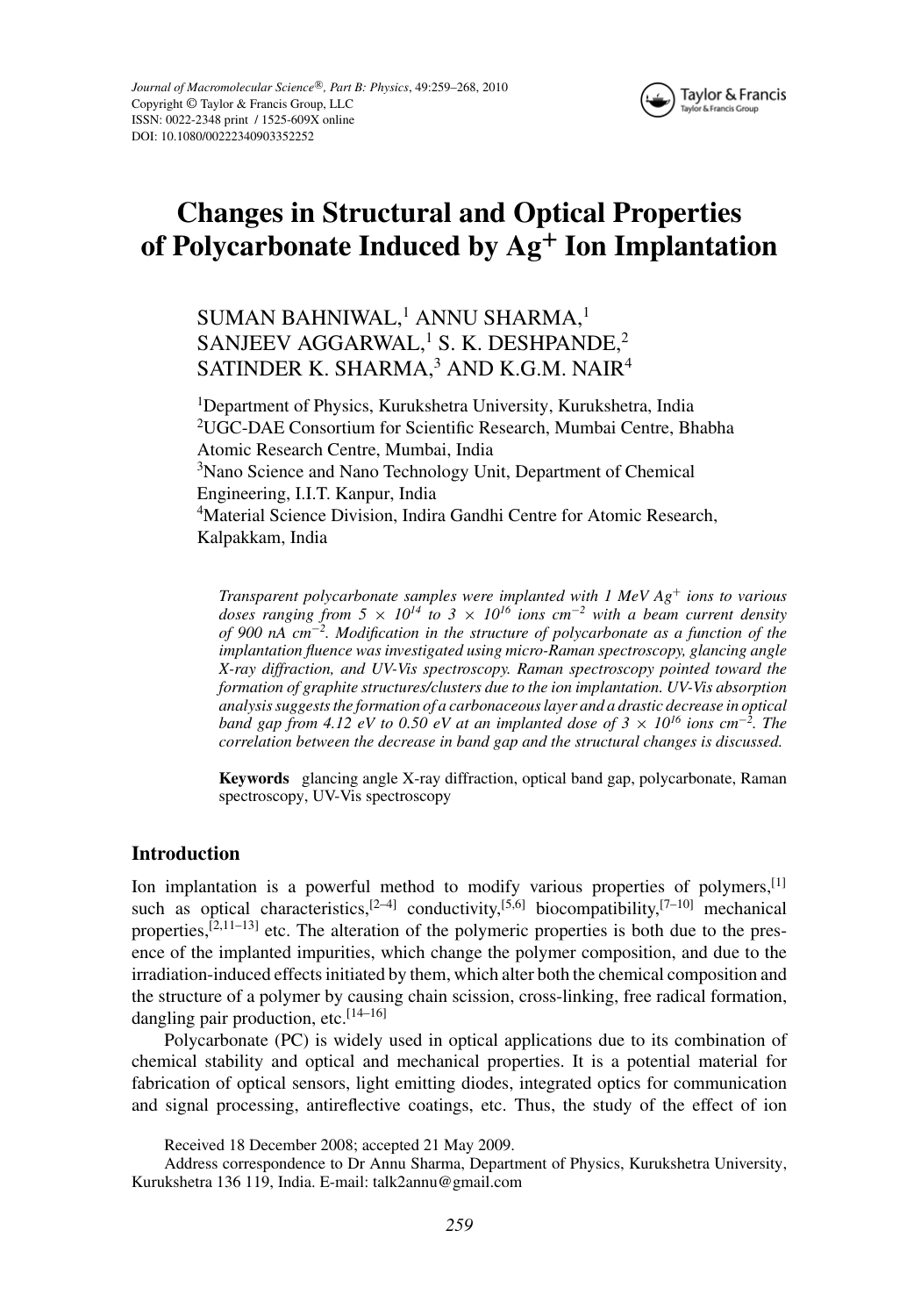

**Figure 1.** Monomer structure of PC.

implantation on optical properties of PC, such as absorption and band gap, is of immense importance from both fundamental and technological points of view.

The modification of mechanical,  $[2,12,13,17]$  and optical properties $[17]$  of PC by gaseous ions has been investigated extensively. Yap et al.<sup>[2]</sup> examined the effect of Ar and H ions on UV-Vis absorption and mechanical properties of PC. They found that mechanical properties improved as a result of irradiation with both ion species but H implantation produced a yellow-brown material with optical properties similar to amorphous hydrogenated carbon, whereas Ar implantation produced a material with optical properties more like evaporated amorphous carbon. Rodriguez et al.<sup>[12]</sup> studied the effect of silicon, nitrogen, deuterium, and hydrogen ion beams on surface mechanical properties of PC. Although their results showed harder surfaces in all cases, except for silicon implantation, the biggest increases in hardness corresponded to hydrogen and deuterium implantation at high fluence. Jinfu San et al.<sup>[13]</sup> utilized C, Al, Ti, Fe, and Ni ion implantation for improving surface hardness and wear resistance of PC. Radwan et al.<sup>[17]</sup> studied the effect of He and Ar ion implantation on the optical and electrical properties of PC. They showed that the optical band gap decreases with increasing fluence of both He and Ar ions whereas conductivity increases with increasing fluence of both the ions. In the present study, we expanded the work to include the metallic ion implantation. This work explores the potential improvements in the optical properties of PC by chemically inert silver ions.

The present work examines the effect of silver ion implantation on the structural and optical properties of PC. The chemical and structural changes in PC as a result of implantation were revealed using micro-Raman spectroscopy and glancing angle X-ray diffraction (GXRD). The modification in the absorption and optical band gap of Agimplanted PC was studied by UV-Vis spectroscopy. The monomer structure of the PC used is shown in Fig. 1.

# **Experimental**

The PC samples of size  $2 \times 2$  cm<sup>2</sup> were cut from the 250  $\mu$ m thick, commercially available, and optically transparent sheet. Some of these samples were implanted using a 1 MeV  $Ag<sup>+</sup>$ ion beam. The implantation was preformed using an ion flux ranging between  $5 \times 10^{14}$  and  $3 \times 10^{16}$  ions cm<sup>-2</sup> on the 1.7 MV Tandetron accelerator facility available at Indira Gandhi Centre for Atomic Research, Kalpakkam, India. The beam current density was kept ∼900 nA cm<sup>-2</sup> and the spot size of  $\sim$ 10 mm diameter. During implantation the vacuum inside the chamber was  $\sim 10^{-7}$  Torr.

The changes in structure and composition of PC as a result of implantation were examined using a Wi Tec Confocal Micro-Raman Spectrometer (available at IIT Kanpur) with excitation wavelength  $\lambda = 532$  nm. To ascertain the changes in the structure of PC, GXRD measurements were carried out using a Seifert 3003TT X-Ray Diffractometer (Cu  $K\alpha$ :  $\lambda = 1.5405$  nm) available at UGC-DAE, Consortium for Scientific Research, Mumbai Centre, Bhabha Atomic Research Center, Mumbai, India. The angle of incidence between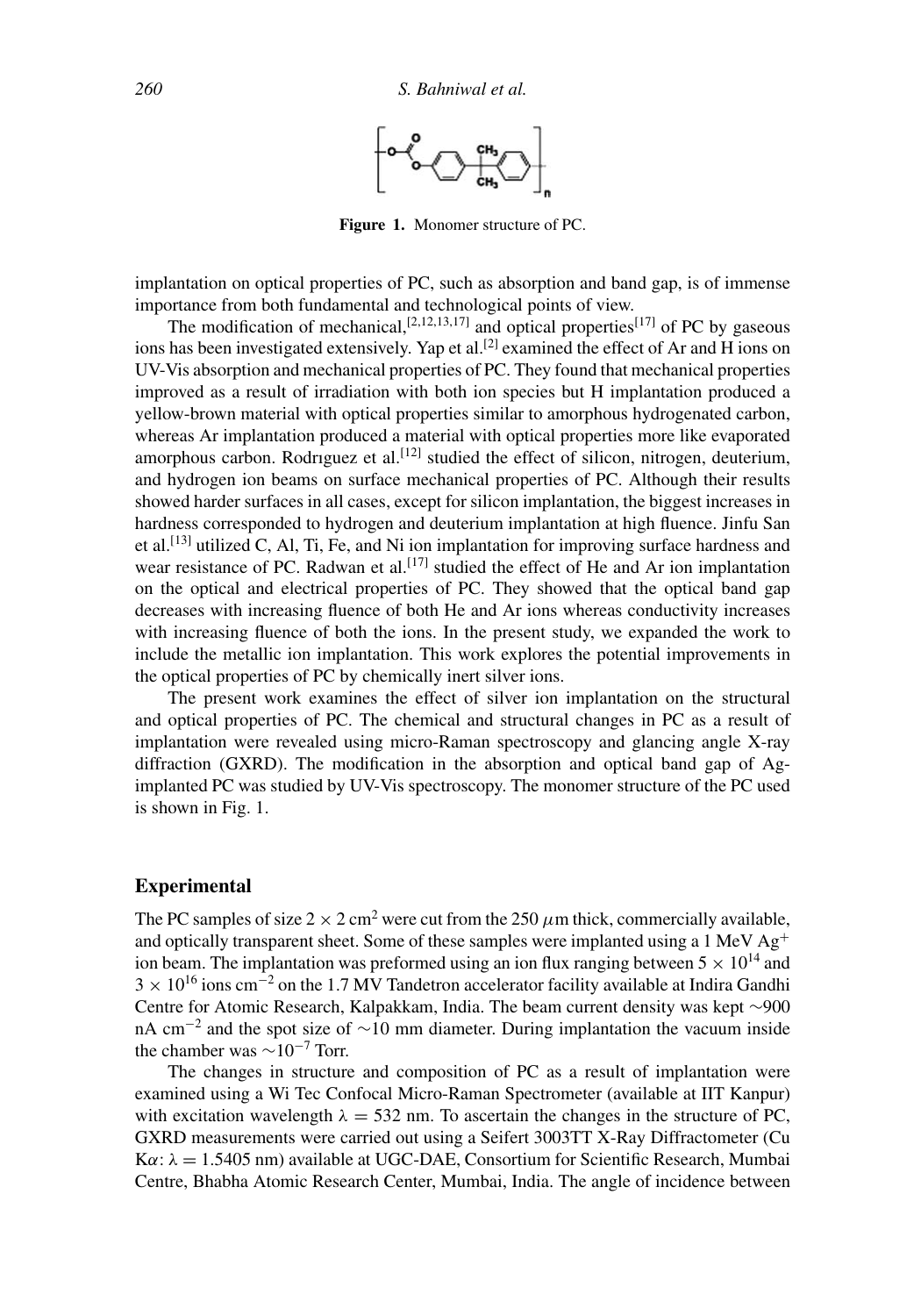the beam and the sample surface was kept at  $0.2°$  in order to characterize the thin surface layer affected, and the diffraction pattern was recorded from  $10°$  to  $60°$  at a scan speed of .2◦/minute.

The optical absorption measurements were performed on virgin and implanted samples using a Shimadzu Double Beam Double Monochromator Spectrophotometer (UV-2550), equipped with an Integrating Sphere Assembly ISR-240A in the wavelength range of 190–900 nm with a resolution of 0.5 nm. All the absorption spectra were recorded keeping air as the reference.

### **Results and Discussion**

Micro-Raman spectroscopy is a sensitive technique for probing the local atomic bonding in the implanted samples and hence is a very useful tool to study the microstructural changes in the surface layers of the implanted specimens with a thickness spatial resolution of a few micrometers.

Figure 2 depicts the Raman spectra of pristine and 1 MeV Ag<sup>+</sup>-implanted PC samples with various fluence ranging from  $5 \times 10^{14}$  to  $3 \times 10^{16}$  ions cm<sup>-2</sup>, probed with a 532 nm wavelength beam. For unimplanted PC, the observed frequencies and assignments are summarized in Table 1. The assignments were aided by group frequency considerations.<sup>[18-20]</sup> The micro-Raman spectrum of PC contains an intense band at 3071 cm−<sup>1</sup> that can be



**Figure 2.** Raman spectra of PC unimplanted (a) and implanted with 1 MeV to a dose of (b) 5  $\times$  $10^{14} \text{ Ag}^+ \text{ cm}^{-2}$ , (c)  $5 \times 10^{15} \text{ Ag}^+ \text{ cm}^{-2}$ , and (d)  $3 \times 10^{16} \text{ Ag}^+ \text{ cm}^{-2}$ .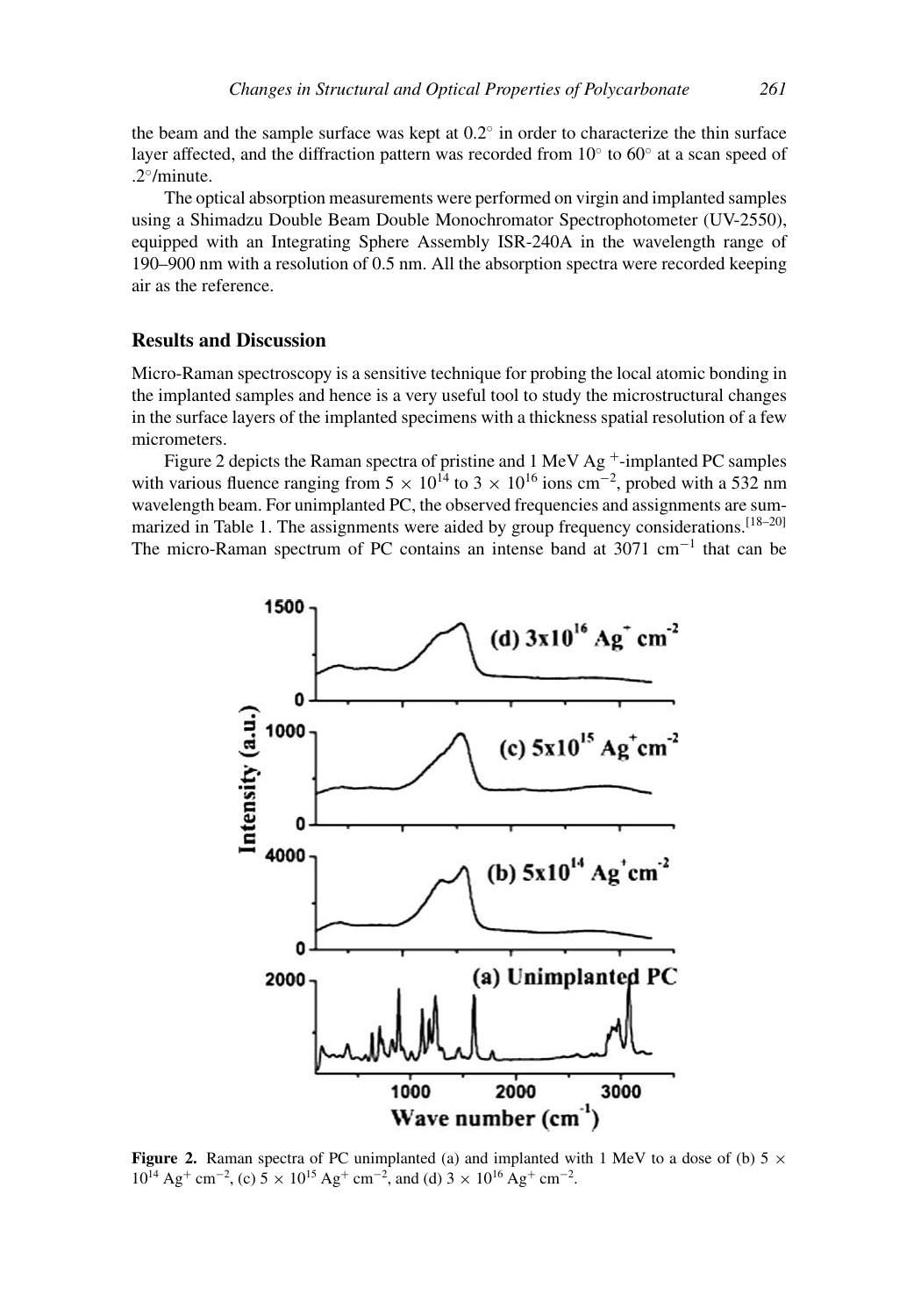| 1  | 3212w                      | $O-H$ stretch                                        |
|----|----------------------------|------------------------------------------------------|
| 2  | 3071 <sub>s</sub>          | $sp2$ C-H stretch                                    |
| 3  | 2973m                      | $sp3$ C-H stretch                                    |
| 4  | 2764w, 2722w, 2587w, 2462w | overtone & combination band                          |
| 5  | 1775m                      | $C = 0$ stretch                                      |
| 6  | 1601s                      | Ring stretch                                         |
|    | 1517w, 1450m               | $CH3$ deformation                                    |
| 8  | 1296sh, 1232s              | $C$ – $O$ – $C$ stretch                              |
| 9  | 1200s, 1100s               | $C-O-C$ stretch, $C-H$ waging (i.p.)                 |
| 10 | 1015w                      | Ring stretch, $C-H$ bend (i.p.)                      |
| 11 | 921sh                      | $C$ – $CH_3$ stretch, $C$ –H bend (i.p.)             |
| 12 | 880s                       | $C$ –CH <sub>3</sub> stretch, O–C(O)–O stretch       |
| 13 | 825m                       | Phenyl ring vibration $(o.p.)$ , $C-H$ bend $(o.p.)$ |
| 14 | 711m                       | Phenyl ring vibration                                |
| 15 | 638m, 565w                 | Phenyl ring vibration                                |
|    |                            |                                                      |

**Table 1** The assignments of the Raman modes of  $PC^{[37-20]}$ 

Note: s, strong intensity; m, medium intensity; w, weak intensity; i.p., in plane; o.p., out of plane.

ascribed to a C-H stretching mode. A series of weak bands in the region 2400–2800 cm<sup>-1</sup> are attributed to overtone and combination bands. The band at  $1780 \text{ cm}^{-1}$  is assigned to a C=O stretching mode of PC. At frequencies in the range below  $1600 \text{ cm}^{-1}$ , a considerable number of bands, largely overlapped, are observed. The bands in this region are associated with stretching of the O–C(O)–O group and modes due to phenyl rings.

After the implantation, the characteristic peaks of PC are completely lost, which suggests that the chemical structure of PC has changed completely. At an implantation dose of  $5 \times 10^{14}$  ions cm<sup>-2</sup> (Fig. 2b) an asymmetric band, which extends from 900 to 1800 cm<sup>-1</sup> with two peaks at 1575 cm<sup>-1</sup> (graphite peak) and 1350 cm<sup>-1</sup> (disordered peak) became dominant. Such peaks are observed in the first-order Raman spectra of graphite. The relatively sharp, intense peak at 1575 cm<sup>-1</sup> (G-peak) is assigned to the C–C stretching mode within the graphite basal plane with  $E<sub>2</sub>$  symmetry, and a disorder peak (D peak) at 1350 cm−<sup>1</sup> results from the first-order Raman scattering from a zone-edge phonon with  $A_{1g}$  symmetry.<sup>[21,22]</sup> The G peak originates from the ordered hexagon rings consisting of  $sp^2$ -bonded carbons and is observed in graphite with large microcrystals,<sup>[23]</sup> and the D peak in carbon-based materials has been observed for the disordered graphite, such as the clusters of hexagonal rings. In implanted PC samples, an asymmetric band with peak positions at 2800 cm<sup>-1</sup> is also observed. This broadband at 2800 cm<sup>-1</sup> is observed in the second-order spectrum of polycrystalline graphite.<sup>[22,24]</sup> When the dose is further increased to  $5 \times 10^{15}$ ions cm<sup>-2</sup> (Fig. 2c), G peak becomes broader with only a shoulder at D peak position. At a dose of  $3 \times 10^{16}$  ions cm<sup>-2</sup>, the D peak starts appearing again (Fig. 2d) and the band at  $2800 \text{ cm}^{-1}$  disappears.

Thus, as a result of implantation, dehydrogenation occurs and the original peaks of PC are completely lost resulting in the formation of a graphite-like structure. At a dose of the order of 5  $\times$  10<sup>14</sup> ions cm<sup>-2</sup>, a pronounced D peak emerges concurrent with intense G peak, implying that a structural change occurs around a dose of  $5 \times 10^{14}$  ions cm<sup>-2</sup> from a polymeric material to one which contains a significant fraction of  $sp^2$ -bonded material with good in-plane ordering. At a higher dose of  $5 \times 10^{15}$  ions cm<sup>-2</sup>, both D and G peaks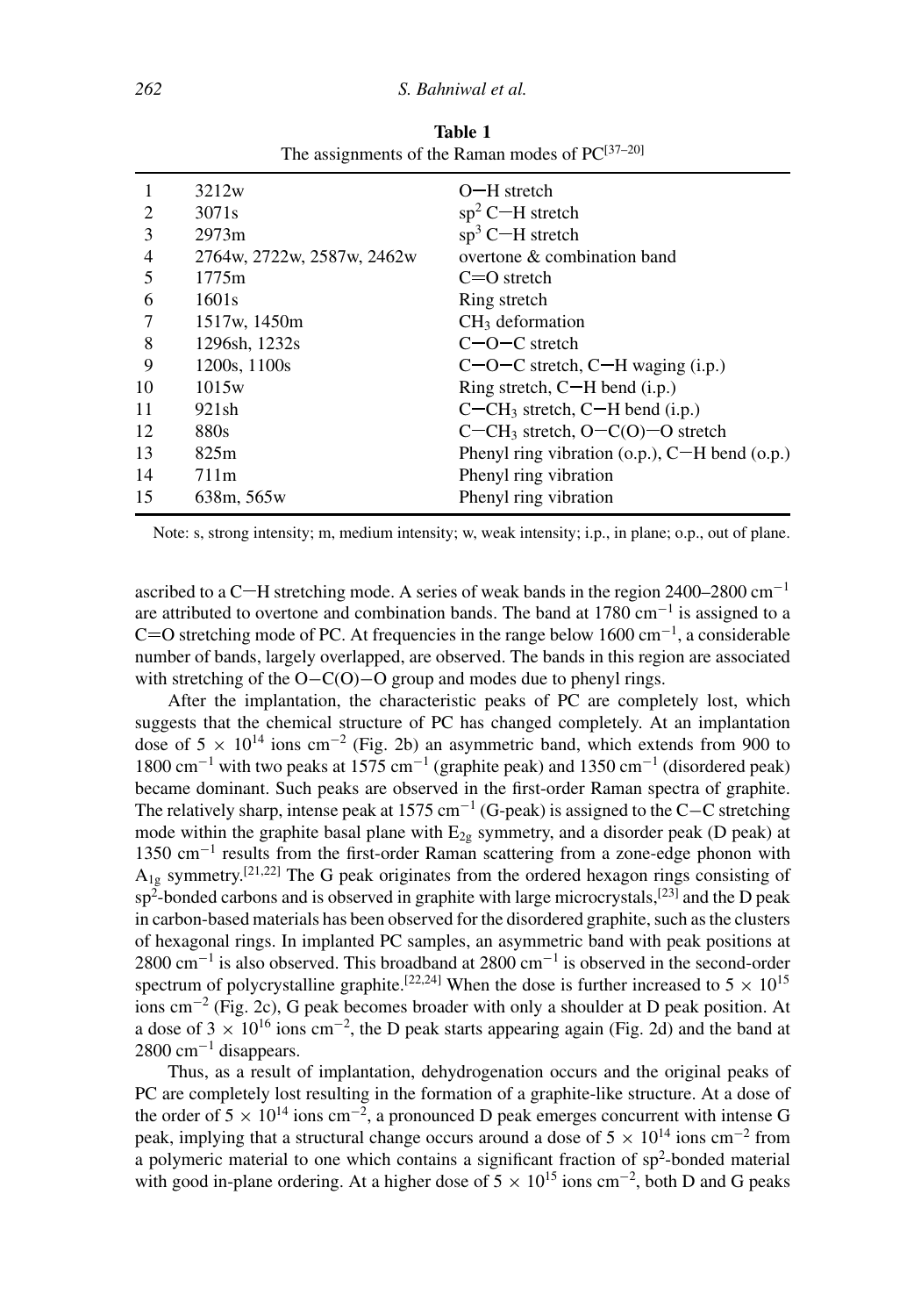become broadened and less well-defined, indicating that the increased ion bombardment has decreased the in-plane order within the graphite layer with a simultaneous increase in  $sp<sup>2</sup>$ sites.<sup>[25]</sup> With the further increase in implantation dose, to the order of  $3 \times 10^{16}$  ions cm<sup>-2</sup>, the intensity of the D and G peaks seems to increase. This can be due to the increasing size and/or increasing number of graphitic clusters.<sup>[26,27]</sup> The increasing numbers of graphitic clusters hence indicates a rise in the number of clusters of hexagonal rings made up of sp<sup>2</sup>-bonded carbons. The high-fluence implantation also leads to the evolution of more hydrogen and transformation from the  $sp^3$  phase of carbon to the  $sp^2$  phase of carbon, considering that high temperature treatment of carbon films containing hydrogen give rise to these consequences.<sup>[28]</sup> The increase in  $sp^2$  carbon sites is also confirmed by the darkening of the sample.<sup>[27]</sup> Thus Raman spectroscopy indicates toward the formation of a graphitic network.

Figure 3 shows the GXRD spectra of the pristine and implanted PC. In case of the pristine PC, one broad peak at  $2\theta = 17.17°$  has been observed, which indicates the amorphous nature of the polymer. As seen in the figure, the peak area increases with fluence up to an implantation dose of  $5 \times 10^{15}$  ions cm<sup>-2</sup>. This increase in the peak area indicates some degree of ordering in the carbonaceous layer, which may be due to the oxidation in PC after irradiation.<sup>[29,30]</sup> When the fluence is further increased to  $3 \times 10^{16}$  ions cm<sup>-2</sup>, the implantation-induced damage increases; as a result the peak area decreases, indicating some degree of disordering resulting in the formation of carbonaceous network.

The UV-Vis spectrum of pristine and  $Ag^+$ -implanted PC with various doses is shown in Fig. 4. Absorption peaks in the UV region are due to electronic transitions between occupied and unoccupied molecular orbitals and the spectrum in this region is particularly sensitive to conjugated bonds. The strongest peaks in the UV are generally due to  $\pi-\pi^*$ transitions, which are likely to be associated with the phenyl groups in  $PC$ <sup>[30]</sup> The strong  $\pi-\pi^*$  peak at 290–300 nm is characteristic of aromatic compounds and is sometimes referred to as the  $\alpha$ -peak of the phenyl group. The  $\pi-\pi^*$  peak is known to shift to higher wavelengths as conjugation is increased. The carbonyl group in PC is also a chromophore



**Figure 3.** GXRD spectra of PC unimplanted (a) and implanted with 1 MeV to a dose of (b)  $5 \times$  $10^{14} \text{ Ag}^+ \text{ cm}^{-2}$ , (c)  $5 \times 10^{15} \text{ Ag}^+ \text{ cm}^{-2}$ , and (d)  $3 \times 10^{16} \text{ Ag}^+ \text{ cm}^{-2}$ .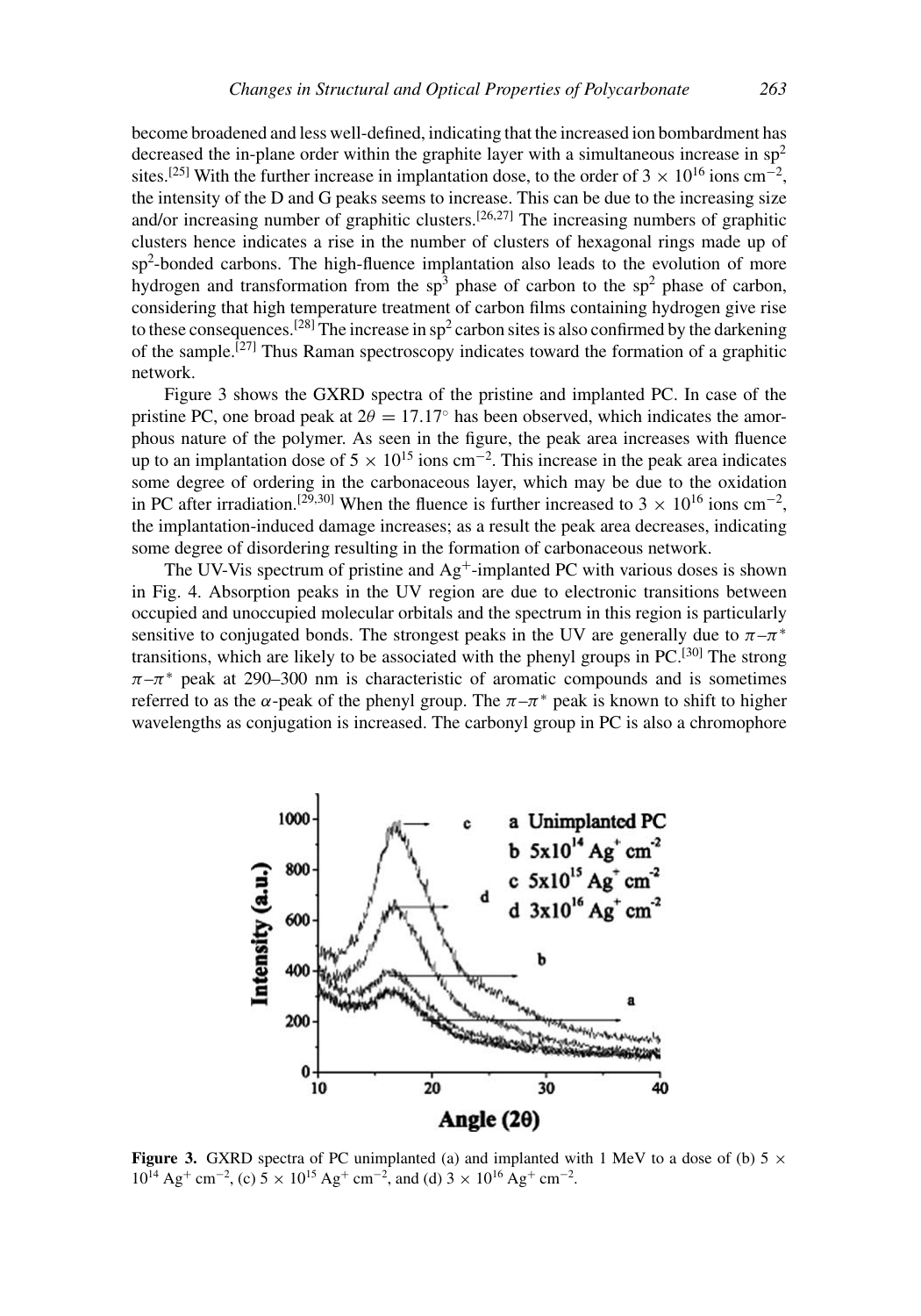

**Figure 4.** UV-Vis absorption spectra of of PC unimplanted (a) and implanted with 1 MeV to a dose of (b)  $5 \times 10^{14} \text{ Ag}^+ \text{ cm}^{-2}$ , (c)  $5 \times 10^{15} \text{ Ag}^+ \text{ cm}^{-2}$ , and (d)  $3 \times 10^{16} \text{ Ag}^+ \text{ cm}^{-2}$ .

and the absorption peak at 280–290 nm is consistent with the PC carbonyl group  $n-\pi^*$ transitions.<sup>[31]</sup> From Fig. 4 it is clear that as a result of  $Ag^+$  implantation the absorption increases and the absorption edge shifts to longer wavelengths; the shifting of the onset of absorption to longer wavelength indicates that the band gap energy is reduced as a result of implantation. This has been interpreted as an indicator of the formation of carbonaceous clusters or networks of conjugated unsaturated bonds.

The optical band gap energy  $(E_g)$  value of the PC and Ag<sup>+</sup>-implanted PC samples were determined from its absorption coefficient  $(\alpha)$ , obtained from the linear portion of the fundamental absorption edge of the UV-Vis spectra. The absorption coefficient of a material with  $\alpha$  of the order of 10<sup>-5</sup> to 10<sup>-6</sup> cm<sup>-1</sup> is related to  $E<sub>g</sub>$  by the equation  $(\alpha h\nu)^{1/2}$  ∼  $(hv - E<sub>g</sub>)$ .<sup>[32]</sup> The  $E<sub>g</sub>$  value can therefore be obtained by plotting  $(\alpha h v)$  <sup>1/2</sup> vs.  $h v$ , and then extrapolating the linear portion of the plot to  $(\alpha h \nu)^{1/2} = 0$ . Figure 5 shows such plots for pristine PC and  $Ag^+$ -implanted PC. The optical band gap energies for pristine PC and Ag+-implanted PC samples were estimated along with their standard error and results are presented in Table 2. The optical band gap energy of pristine PC was estimated to be 4.12 eV

| S. No.         | Implanted dose<br>$(Ag^+ cm^{-2})$ | Optical band<br>gap (eV) | No. of carbon<br>atoms |
|----------------|------------------------------------|--------------------------|------------------------|
|                | Unimplanted                        | $4.12 \pm .01$           |                        |
| 2              | $5 \times 10^{14}$                 | $0.81 \pm .03$           | 1793                   |
| 3              | $5 \times 10^{15}$                 | $0.64 \pm .02$           | 2872                   |
| $\overline{4}$ | $3 \times 10^{16}$                 | $0.50 \pm .01$           | 4706                   |

**Table 2** Optical band gap and cluster sizes for the PC samples implanted at different fluence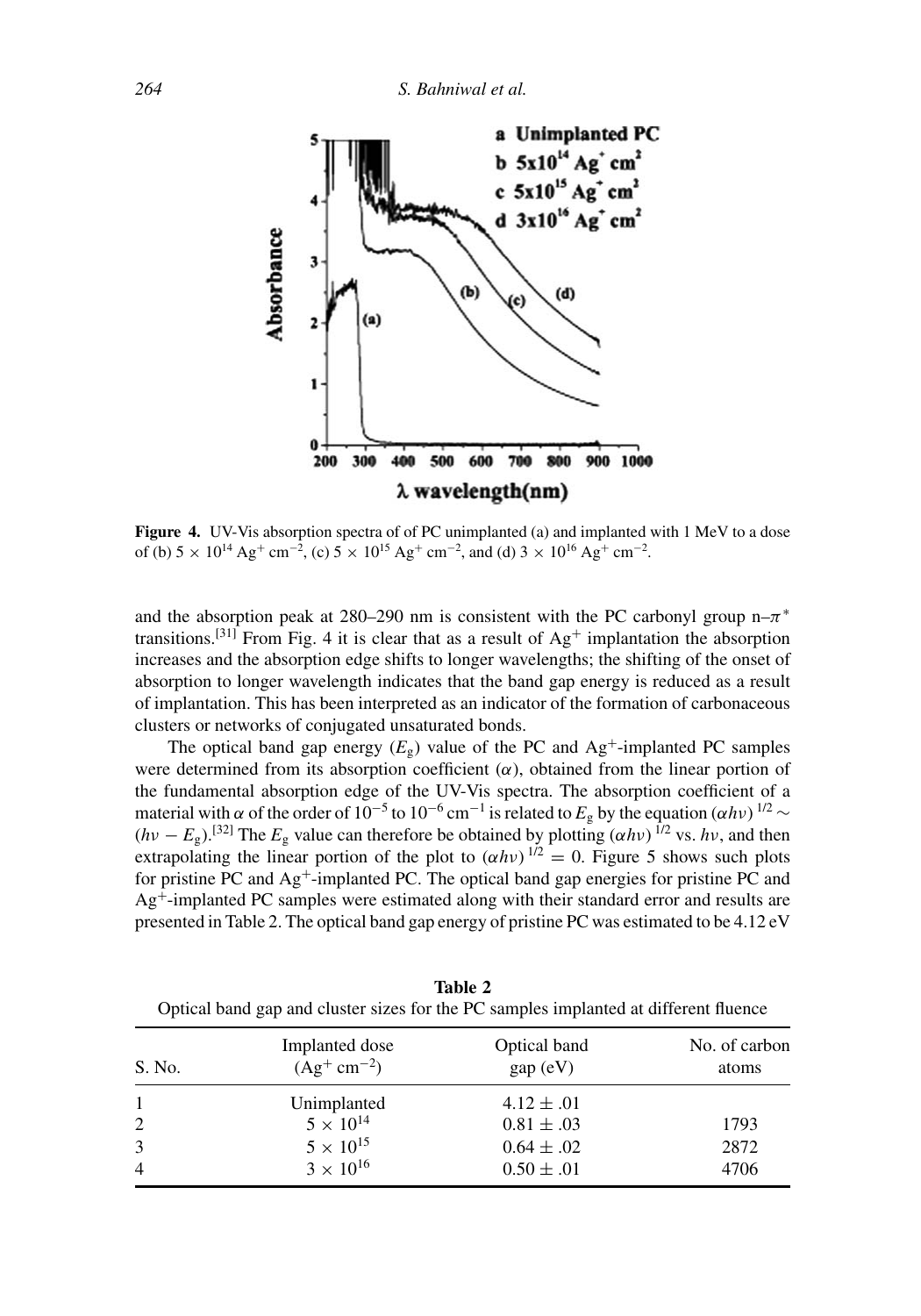

**Figure 5.** Plots of  $(\alpha h v)^{1/2}$  vs. energy  $(hv)$  used to determine optical band gap in PC unimplanted (a) and implanted with 1 MeV to a dose of (b)  $5 \times 10^{14}$  Ag<sup>+</sup> cm<sup>-2</sup>, (c)  $5 \times 10^{15}$  Ag<sup>+</sup> cm<sup>-2</sup>, and (d)  $3 \times 10^{16}$  Ag<sup>+</sup> cm<sup>-2</sup>.

and it drastically declines to a value of 0.50 eV for Ag<sup>+</sup>-implanted PC to a dose of 3  $\times$  $10^{16}$  ions cm<sup>-2</sup>.

During implantation, hydrogen and other gases are released from polymeric materials, which cause the enrichment of carbon atoms leading to the formation of hydrogenated amorphous carbon.<sup>[33]</sup> The implantation results in rearrangement and bond shifting, which leads to ring opening in which C≡C terminals are formed. In this process the resulting product having conjugated unsaturated bond structure causes a decrease in the optical band  $gap.<sup>[34]</sup>$ 

The optical band gap value of the implanted films may be used to characterize their short- and medium-range order. In particular, sizes of graphite-like ( $sp<sup>2</sup>$  bonded) regions may be estimated. This issue has been reported in detail by Robertson and O'Reilly.<sup>[35]</sup> They proposed that from the fundamental absorption edge of amorphous carbon,  $E<sub>g</sub>$  can be correlated by the following equation:

$$
E_{\rm g}=\frac{2\beta}{\sqrt{M}},
$$

where  $M$  is the number of six-membered rings that constitute the  $sp^2$ -bonded fragments;  $\beta = -2.9$  eV is a constant, more specifically, is the nearest-neighbor interaction between the  $\pi$  orbitals of six-membered rings. But Fink et al.<sup>[36]</sup> showed that the Robertson equation underestimates the cluster size in irradiated polymers. Hence, they assumed that the cluster size is like a buckminsterfullerene structure, i.e.,  $C_{60}$  ring instead of  $C_6$  ring. With this assumption, they formulated the following expression:

$$
E_{\rm g}=\frac{34.3}{\sqrt{N}},
$$

where *N* is the number of carbon atoms per cluster. By using this relation, the number of carbon atoms in the graphitic clusters for irradiated PC was calculated and is shown in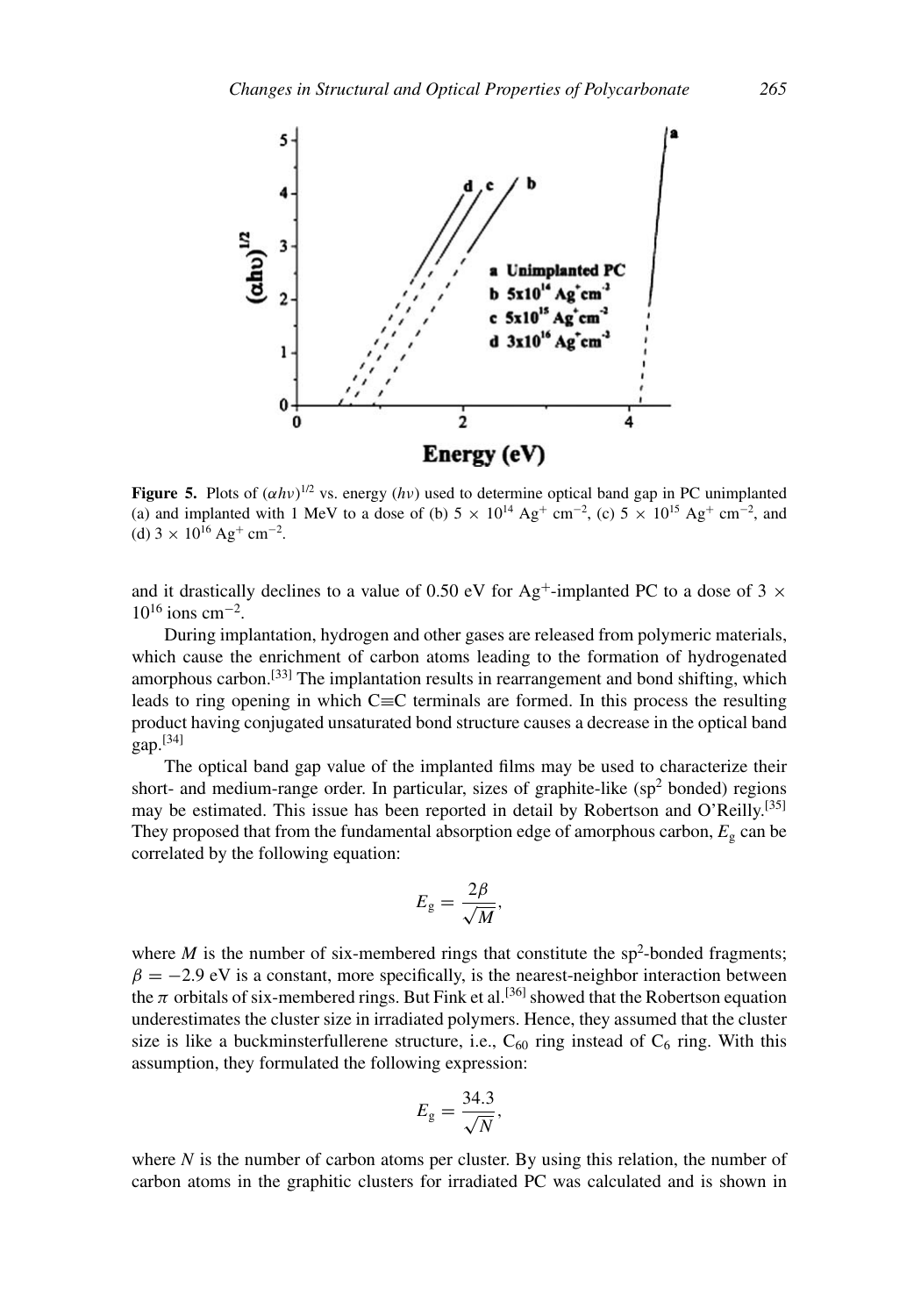Table 2. Thus, a progressive increase in the average number of carbon atoms per cluster as a function of the ion flux is inferred from the above relation. Therefore, UV-Vis analysis is consistent with the ion beam–induced agglomeration through which the aromatic rings obtain a new stable state. The drastic decrease of  $E<sub>g</sub>$  from 4.12 eV for pristine PC to a value of 0.81 eV for PC implanted to a dose  $5 \times 10^{14}$  ions cm<sup>-2</sup> and finally to a value of 0.50 eV at an implantation dose of 3  $\times$  10<sup>16</sup> ions cm<sup>-2</sup> suggests the transformation from separated aromatic rings to a structure similar to graphite ( $sp<sup>2</sup>$  bonded). Similar kinds of observations have been reported by other studies  $also^{[3,37]}$  for different ion–polymer combinations; however, the decrease in band gap was not as drastic as it is in our case.

The changes observed in the UV spectra directly correspond to those seen in the micro-Raman spectra. Therefore both Raman spectroscopy and UV-Vis spectroscopy indicate the formation of graphite clusters as a result of  $Ag^+$  implantation.

#### **Conclusions**

Raman spectroscopy and UV-Vis spectroscopy show significant modification in the optical and structural properties of PC samples implanted with Ag ions. The disappearance of the characteristic peaks of PC in the Raman spectra of Ag-implanted PC implies that the chemical structure of PC changed completely. The analysis of UV-Vis studies indicate that the optical band gap of PC was reduced drastically from a value of 4.12 eV (unimplanted) to a value of 0.50 eV due to 1 MeV Ag<sup>+</sup> ion implantation at a fluence of  $3 \times 10^{16}$  ions cm−<sup>2</sup> . Further, the structural characterization using Raman spectroscopy, GXRD, and UV-Vis spectroscopy clearly point toward the formation of carbonaceous graphite-like layer containing a network of graphitic clusters. The sharp decline in band gap is the consequence of the structural changes observed in the PC matrix as a result of silver implantation.

#### **Acknowledgments**

The authors are thankful to Department of Science and Technology (DST), New Delhi, India, and UGC-DAE Consortium for Scientific Research, Mumbai Centre, Bhabha Atomic Research Centre, Mumbai, India, for providing kind support. Authors are grateful to Dr. Sanjeev Arora, Department of Chemistry, Kurukshetra University, Kurukshetra, India, for his valuable suggestions in preparing the manuscript. One of the authors (SB) is thankful to Kurukshetra University, Kurukshetra, India, for kind financial support. Authors are also thankful to Mr Arun Kumar, Material Science Division, IGCAR, Kalpakkam, India for his kind help during implantation.

#### **References**

- 1. Wintersgill, M.C. Ion implantation in polymers. Nucl. Instrum. Methods Phys. Res. B **1984**, *1*, 595.
- 2. Yap, E.; McCulloch, D.G.; McKenzie, D.R.; Swain, M.V.; Wielunski, L.S.; Clissold, R.A. Modification of the mechanical and optical properties of a polycarbonate by 50 keV Ar  $^+$  and H  $^+$  ion implantation. J. Appl. Phys. **1998**, *83*, 3404.
- 3. Sharma, T.; Aggarwal, S.; Sharma, A.; Kumar, S.; Kanjilal, D.; Deshpande, S.K.; Goyal, P.S. Effect of nitrogen ion implantation on the optical and structural characteristics of CR-39 polymer. J. App. Phys. **2007**, *102*, 063527.
- 4. Hadjichristov, B.G.; Ivanov, V.; Faulques, E. Reflectivity modification of polymethylmethacrylate by silicon ion implantation. Appl. Surf. Sci. **2008**, *254*, 4820.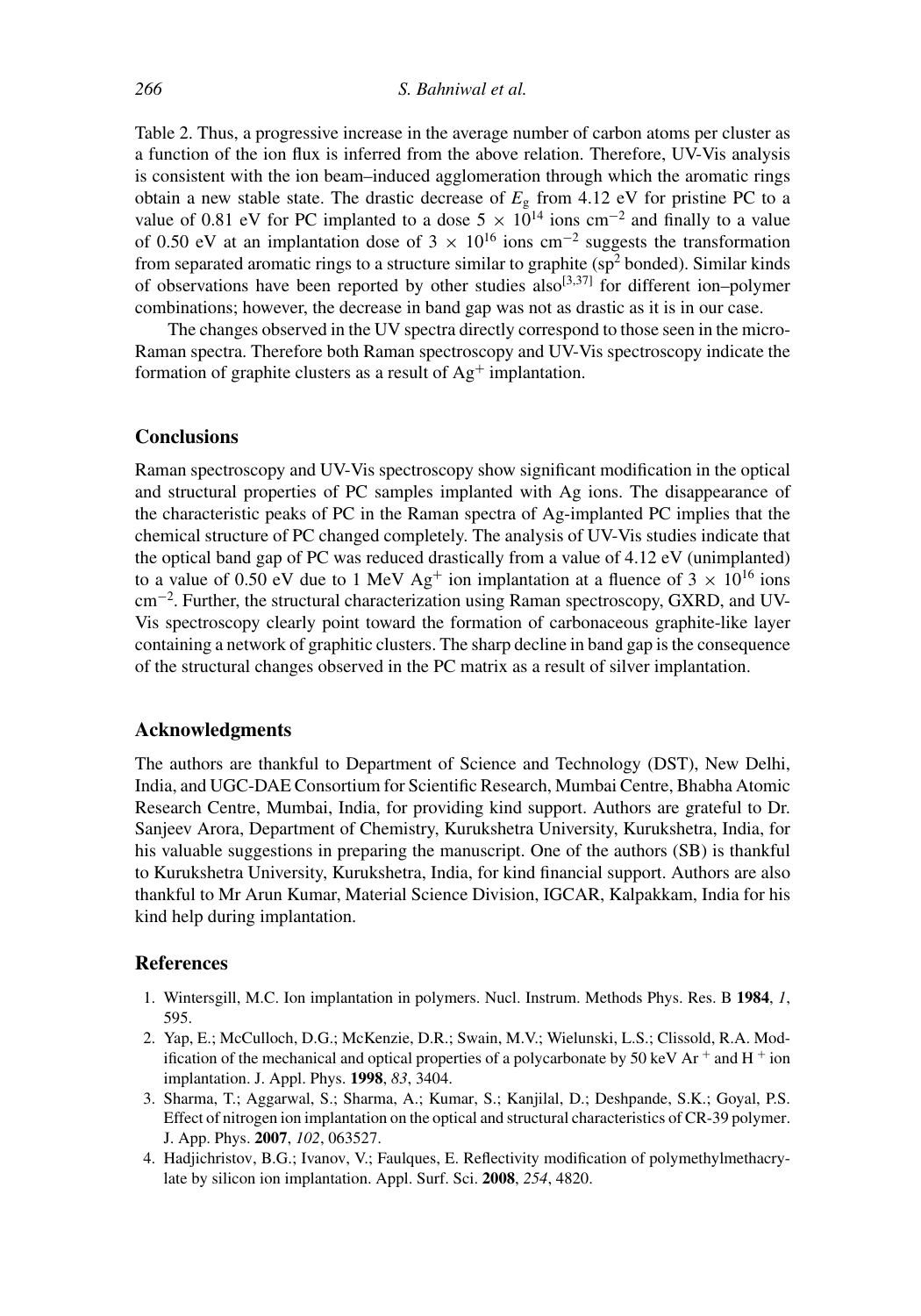- 5. Wu, Y.; Zhang, T.; Zhang, H.; Zhang, X.; Deng, Z.; Zhou, G. Electrical properties of polymer modified by metal ion implantation. Nucl. Instrum. Methods Phys. Res. B **2000**, *169*, 89.
- 6. Tavenner, E.; Meredith, P.; Wood, B.; Curry, M.; Giedd, R. Tailored conductivity in ion implanted polyetheretherketone. Synth. Metals **2004**, *145*, 183.
- 7. Suzuki, Y. Ion beam modification of polymers for the application of medical devices. Nucl. Instrum. Methods. Phys. Res. B **2003**, *206*, 501.
- 8. Manso, M.; Valsesia, A.; Lejeune, M.; Gilliland, D.; Ceccone, G.; Rossi, F. Tailoring surface properties of biomedical polymers by implantation of Ar and He ions. Acta Biomater. **2005**, *1*, 431.
- 9. Bhattacharya, R.S. Evaluation of high energy ion-implanted polycarbonate for eyewear applications. Surf. Coat. Technol. **1998**, *103–104*, 151.
- 10. Zhang, W.; Luo, Y.; Wang, H.; Jiang, J.; Pu, S.; Chu, P. Ag and Ag/N2 plasma modification of polyethylene for the enhancement of antibacterial properties and cell growth/proliferation. Acta Biomater. **2008**, *4*, 2028.
- 11. Rodríguez, R.J.; Medrano, A.; García, J.A.; Fuentes, G.G.; Martínez, R.; Puertolas, J.A. Improvement of surface mechanical properties of polymers by helium ion implantation. Surf. Coat. Technol. **2007**, *201*, 8146.
- 12. Rodríguez, R.J.; García, J.A.; Sánchez, R.; Pérez, A.; Garrido, B.; Morante, J. Modification of surface mechanical properties of polycarbonate by ion implantation. Surf. Coat. Technol. **2002**, *158–159*, 636.
- 13. San, J.; Zhu, B.; Liu, J.; Liu, Z.; Dong, C.; Zhang, Q. Mechanical properties of ion-implanted polycarbonate. Surf. Coat. Technol. **2001**, *138*, 242.
- 14. Guenther, M.; Gerlach, G.; Suchaneck, G.; Sahre, K.; Eichhorn, K.J.; Wolf, B.; Deineka, A.; Jastrabik, L. Ion-beam induced chemical and structural modification in polymers. Surf. Coat. Technol. **2002**, *158–159*, 108.
- 15. Valenza, A.; Visco, A.M.; Torrisi, L.; Campo, N. Characterization of ultra-high-molecular-weight polyethylene (UHMWPE) modified by ion implantation. Polymer **2004**, *45*, 1707.
- 16. Sofield, C.J.; Sugden, S.; Ing, J.; Bridwell, L.B.; Wang, Y.Q. Ion beam modification of polymers. Vacuum **1993**, *44*, 285.
- 17. Radwan, R.M.; Abdul-Kader, A.M.; El-Hag Ali, A. Ion bombardment induced changes in the optical and electrical properties of polycarbonate. Nucl. Instrum. Methods Phys. Res. B **2008**, *266*, 3588.
- 18. Stuart, B.H.; Thomas, P.S. Xylene swelling of polycarbonate studied using Fourier transform Raman spectroscopy. Spectrochi. Acta A **1995**, *51*, 2133.
- 19. Hummel, D.O. (ed.). *Infrared spectra of polymers*. New York: Interscience, 1966, p. 207.
- 20. Lin-Vien, D.; Colthup, N.B.; Fateley, W.G.; Grasselli, J.G. *The handbook of infrared and Raman characteristic frequencies of organic molecules*. Boston, MA: Academic Press, 1991.
- 21. Tuinstra, F.; Koenig, J.L. Raman spectrum of graphite. J. Chem. Phys. **1970**, *53*, 1126.
- 22. Nemanich, R.J.; Solin, S.A. First- and second-order Raman scattering from finite-size crystals of graphite. Phys. Rev. B **1979**, *20*, 392.
- 23. Chhowalla, M.; Ferrari, A.C.; Robertson, J.; Amaratunga, G.A.J. Evolution of sp<sup>2</sup> bonding with deposition temperature in tetrahedral amorphous carbon studied by Raman spectroscopy. Appl. Phys. Lett. **2000**, *76*, 1419.
- 24. Robertson, J. Amorphous carbon. Adv. Phys. **1986**, *35*, 315.
- 25. McCulloch, D.G.; McKenzie, D.R.; Prawer, S.; Merchant, A.R.; Gerstner, E.G.; Kalish, R. Ion beam modification of tetrahedral amorphous carbon: the effect of irradiation temperature. Diamond Relat. Mater. **1997**, *6*, 1622.
- 26. Ferrari, A.C.; Robertson, J. Interpretation of Raman spectra of disordered and amorphous carbon. Phys. Rev. B **2000**, *61*, 14095.
- 27. Baptista, D.L.; Zawislak, F.C. Hard and sp<sup>2</sup>-rich amorphous carbon structure formed by ion beam irradiation of fullerene, *a*-C and polymeric *a*-C:H films. Diamond Relat. Mater. **2004**, *13*, 1791.
- 28. Dischler, B.; Bubenzer, A.; Koidl, P. Bonding in hydrogenated hard carbon studied by optical spectroscopy. Solid State Commun. **1983**, *48*, 105.